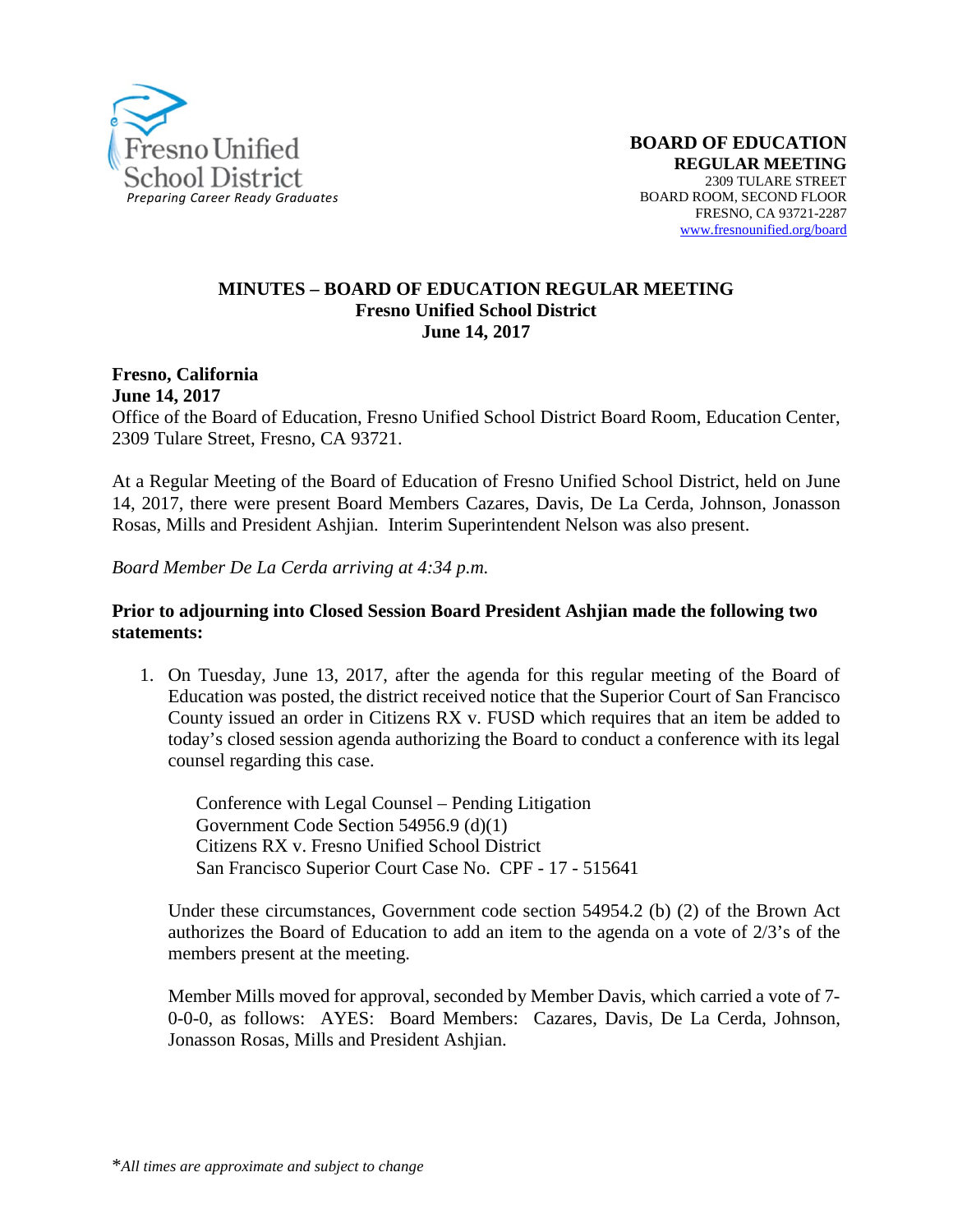2. The potential plaintiff in one of the matters identified on the agenda as Closed Session Item 5.a. is an entity with which I have an indirect financial relationship. Therefore, pursuant to Board Bylaw 9270, I will be removing myself from Closed Session during the discussion of Item No. 5.a.

President Ashjian CONVENED the Regular Board meeting at 4:32 p.m. in the Board room and ADJOURNED to Closed Session. The Board RECONVENED in Open Session at 6:41 p.m.

## **Reporting Out of Closed Session**

• On a motion by Board Member De La Cerda and seconded by Board Member Mills, the Board voted unanimously to seek appellate review in Citizens Rx vs. Fresno Unified San Francisco Superior Court Case No, CPF-17-515641

### **Staff Present**

Deputy Superintendent/CFO Quinto, Associate Superintendent Aguilar, Chief Academic Officer Mecum, Chief Human Resources/Labor Relations Officer Idsvoog, Chief Information Officer Arias, Chief Technology Officer Madden, Chief Operations Officer Temple, Executive Director of Constituent Services Plascencia, and Executive Director of Student Services Dorsey and Interim Chief of Staff David Chavez.

# **PLEDGE OF ALLEGIANCE**

Jeff Friesen, Executive Director of Maintenance and Operations, led the flag salute. He is retiring after serving the district for 28 years.

### **APPROVE Minutes**

**APPROVED as recommended,** the draft minutes for the April 19, 2017 Regular Board and April 24, 2017 Special Meeting. Member Mills moved for approval, seconded by Member Jonasson Rosas, which carried a vote of 7-0-0-0, as follows: AYES: Board Members: Cazares, Davis, De La Cerda, Johnson, Jonasson Rosas, Mills and President Ashjian.

### **RECOGNITION**

Vincent Harris presented a donation to the Fresno Unified Scholarship Fund. The contribution was from the Association of California School Administrators (ACSA) Region IX, Fresno Consolidated Charter and their first annual golf tournament.

### **HEAR Report from Interim Superintendent**

- Thanked all retirees who were honored at the [Fresno Unified Retirement Dinner.](https://vimeo.com/221295803) Of the retirees who attended, there were more than 1,660 years of school district experience combined with about one dozen individuals working close to or more than 40 years for Fresno Unified.
- Pointed out that Jeff Friesen, Executive Director of Maintenance Operations, is retiring after 28 years, Cyndy Quintana, Administrator in Human Resources, is retiring after 27 years and Dave Calhoun, Executive Director REA, is also retiring. Nelson also announced that Tammy Townsend and Jorge Aguilar were taking roles outside the district and wished them the best. Nelson thanked all of them for their dedication and years of service.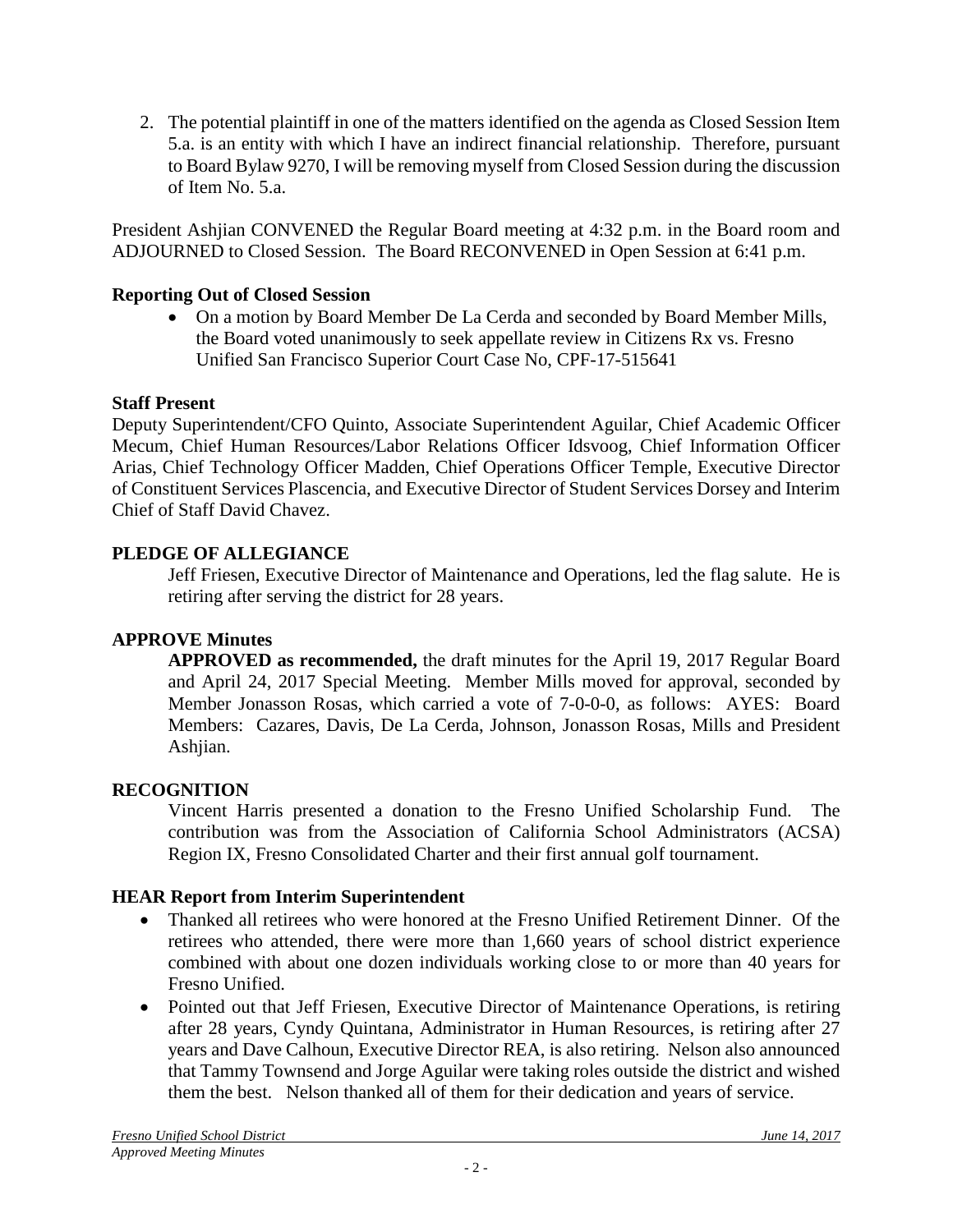- Recognized McLane's ArtVenture program for producing the documentary "Ground Water Zero" during the 2015/16 school year which won them an Award of Merit from the National Academy of Television and Sciences (NATAS). He called up Kim Stephens, coanchor of Great Day on KMPH Fox 26 who is the local representative for the San Francisco/Northern California Chapter of the National Academy of Television Arts & Sciences, to present the award to McLane ArtVenture students and congratulated all involved in the production.
- Recognized Fresno High graduate Nataly Romero Robledo, who successfully completed high school with a 4.0 GPA and will be attending UC-Berkeley in the fall. Nataly has overcome significant obstacles in her life including being homeless and an unaccompanied minor. She was recently on the [cover of the Sacramento Bee](http://www.sacbee.com/news/local/article155540249.html) and will be the front page story of the Council of the Great City Schools' monthly newsletter *Urban Educator.* He thanked the Sacramento Bee for publishing her story and her recently started [GoFundMe](https://www.gofundme.com/nataly-romero-college-tuition)  [account](https://www.gofundme.com/nataly-romero-college-tuition) to help pay her tuition to college.
- Congratulated all Class of 2017 graduates and recapped all of the ceremonies.

On a motion by Member Davis, seconded by Member De La Cerda, the consent agenda, exclusive of agenda item: A-5, which was pulled for further discussion, was approved on a roll call vote of 8-0-0-1 as follows: AYES: Student Board Member Riar and McCoy, Board Members: Davis, De La Cerda, Johnson, Jonasson Rosas, Mills and President Ashjian. ABSENT: Board Member Cazares.

# **A. CONSENT AGENDA**

### **A-1, APPROVE Personnel List APPROVED as recommended,** the Personnel List, Appendix A, as submitted.

- **A-2, ADOPT Findings of Fact and Recommendations of District Administrative Board ADOPTED as recommended,** the Findings of Fact and Recommendations of District Administrative Panels resulting from hearings on expulsion and readmittance cases conducted during the period since the May 31, 2017, Regular Board meeting.
- **A-3, ADOPT Resolution 16-23 Delineating Authorized District Agents to Sign on Behalf of Fresno Unified School District ADOPTED as recommended,** Resolution 16-23 presented for adoption to update the roster of officials authorized to sign on the district's Revolving Cash Fund on behalf of the district. The resolution will be effective beginning June 14, 2017, until revoked or superseded.
- **A-4, ADOPT Resolution 16-24 Authorizing Inter-Fund Loans for Cash Flow Purposes ADOPTED as recommended,** Resolution 16-24 to authorize Fresno Unified School District to transfer funds as needed for cash-flow purposes and to repay those transactions as funds become available for the 2017/18 fiscal year. Education Code Section 42603 authorizes inter-fund loans to cover such temporary cash flow transfers.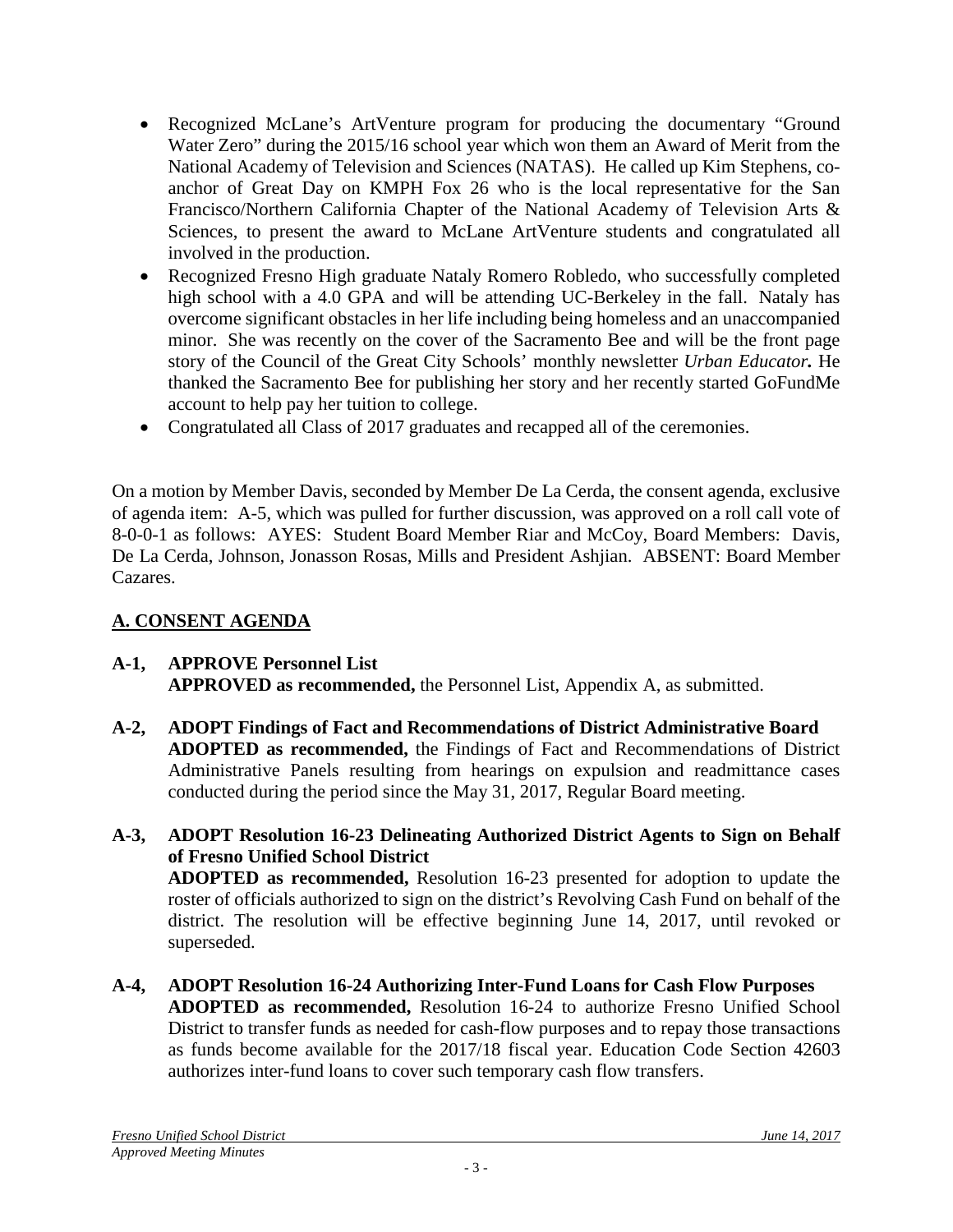# **A-5, ADOPT Resolution No. 16-25 Authorizing Debt Service Estimate to be Provided to the County of Fresno**

**ADOPTED as recommended,** Resolution No. 16-25 to provide to the Fresno County Auditor-Controller an estimate of debt service payments in 2017/18. School districts are able to provide this estimate if there is an expectation that bonds will be issued in the upcoming fiscal year, to allow the Auditor-Controller to place the appropriate tax levies on the annual tax rolls to cover the debt service requirements of the bonds. The district is currently planning for a bond issuance in the Fall of 2017.

## **A-6, ADOPT Annual Resolution for Appointment of High School Representatives and Multi-School Membership Applications for the California Interscholastic Federation for the 2017/18 School Year**

**ADOPTED as recommended,** a Resolution for Appointment of High School Representatives and Multi-School Membership Applications for the California Interscholastic Federation for the 2017/18 school year.

## **A-7, APPROVE Agreements for Legal and Investigation Services for 2017/18**

**APPROVED as recommended,** a list of legal and investigation firms to provide services to Fresno Unified during 2017/18. The list includes the firm name and location, and the 2016/17 and 2017/18 attorney/investigator hourly rate(s). Staff negotiated rates with the firms and as a result, most have kept their rates the same as last year. Representation agreements with all firms are available in the office of the Deputy Superintendent/Chief Financial Officer.

For the record, comments/questions were made regarding why the need for out of state and out of county firms, why Gibson, Dunn and Crutcher was missing from the list, a request for additional information regarding money spent to Gibson, Dunn and Crutcher, a request on Lozano Smith the billings and directives, a request to add a column noting each of the firms specialty, and would like to see two firms per specialty. Deputy Superintendent/CFO Ruth F. Quinto was able to provide clarification. Member Davis moved for approval, seconded by Member De La Cerda, which carried a 7-0-0-0 vote. AYES: Board Members: Cazares, Davis, De La Cerda, Johnson, Jonasson Rosas, Mills, and President Ashjian.

### **A-8, APPROVE Amendment with Claremont Partners**

**APPROVED as recommended,** an amendment to the agreement with Claremont Partners, recommended by the Joint Health Management Board (JHMB), for health plan data integration services.

### **A-9, APPROVE Delta Health Systems/Team Care Administrative Services**

**APPROVED as recommended,** an agreement with Delta Health Systems/Team Care, recommended by the Joint Health Management Board (JHMB), for employee wellness program administrative services.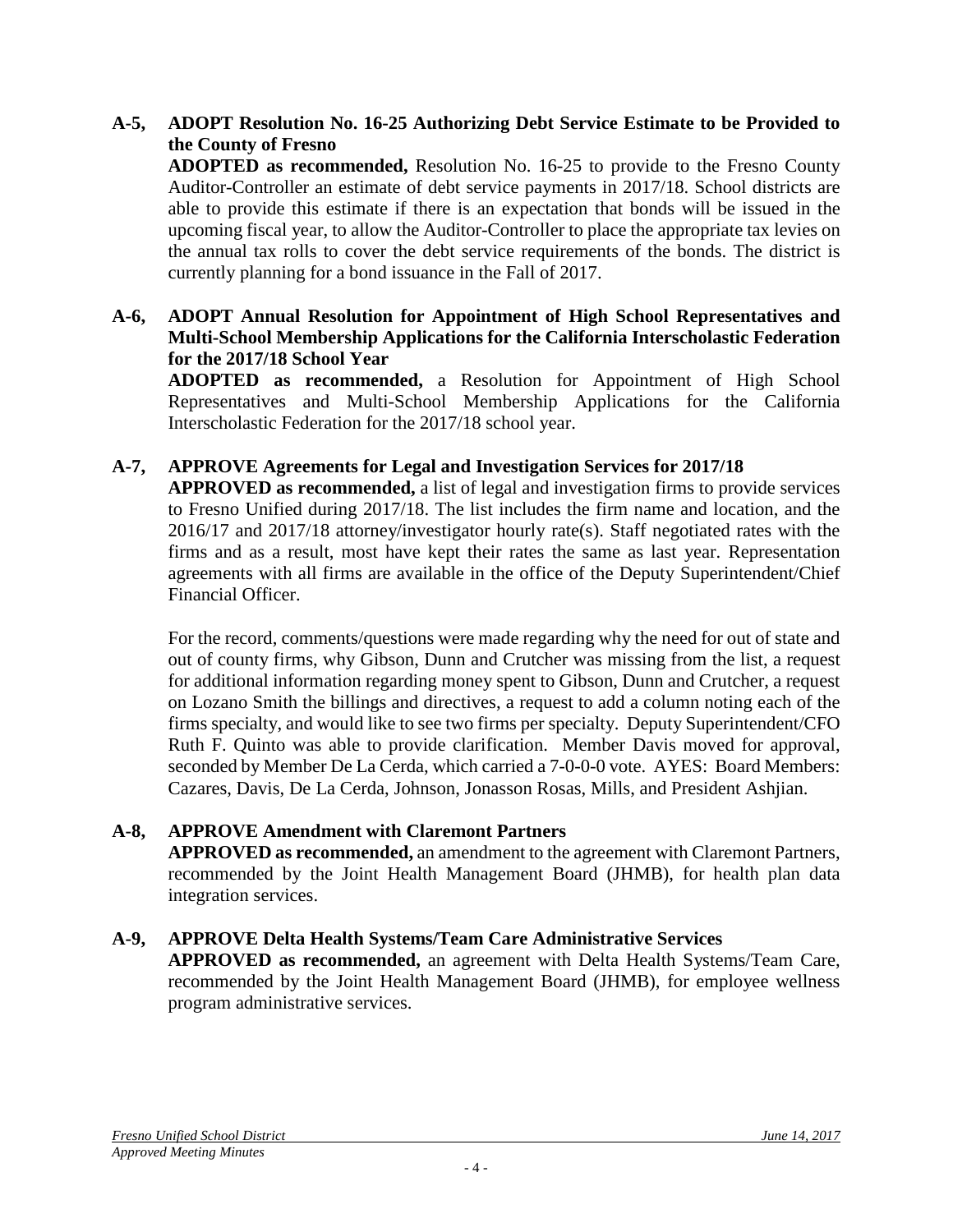- **A-10, APPROVE Services Agreement between Fresno County Superintendents of Schools and Fresno Unified School District for FRESH After School Programs APPROVED as recommended,** Services Agreement between Fresno County Superintendent of Schools and Fresno Unified upon an award of After School Education and Safety and 21st Century Grants. Fresno County Superintendents of Schools is the designated grantee for 40 Fresno Unified site programs. The goal of these site based programs is to provide a safe and educationally enriching environment that will improve student academic achievement, as well as support the educational goals of the district.
- **A-11, APPROVE Article 20 Waivers for Various Schools for the 2017/18 School Year APPROVED as recommended,** letters received from the Fresno Teachers Association approving the requests from various schools to waive Article 20 of the collective bargaining agreement.
- **A-12, APPROVE Memorandums of Understanding with the Following Charter Schools: Aspen Meadow Public School, Aspen Valley Prep Academy, and Sierra Charter School**

**APPROVED as recommended,** Memorandums of Understanding with the following charter schools: Aspen Meadow Public School, Aspen Valley Prep Academy, and Sierra Charter School detailing the relationship between the district, the Charter Corporate Entity, and the charter school regarding operation, oversight, and monitoring.

## **A-13, APPROVE the Special Education Annual Budget and Service Plans and Service Descriptions for 2017/18**

**APPROVED as recommended,** the 2017/18 Special Education Annual Budget, Services Plans, and descriptions of services provided to students with disabilities. The Annual Plans are based upon the proposed 2017/18 Special Education budget.

### **A-14, APPROVE Authorization to Utilize Individual Piggyback Contracts for 2017/18 APPROVED as recommended,** a list of piggyback contracts recommended for utilization by the district during 2017/18. A recommended list of piggyback contracts is presented to the Board annually for approval. Piggybacking is allowed under Public Contract Code 20118 and is a best practice that takes advantage of competitive pricing from a contract formally bid by another school district or public agency. Approval does not commit the district to future purchases or require that any specific contract be utilized. Purchases associated with piggyback contracts will be presented to the Board for ratification on the monthly purchase order report.

### **A-15, APPROVE Agreement with CORE for Shared Administrator Services and the Accompanying Employment Agreement Between Fresno Unified School District and Michelle Steagall, Associate Superintendent for School Leadership APPROVED as recommended,** an agreement between Fresno Unified School District and the California Office to Reform Education (CORE) for the shared services of Associate

Superintendent for School Leadership, Michelle Steagall. Fiscal impact: CORE will reimburse Fresno Unified for the total cost associated with the Employment Agreement.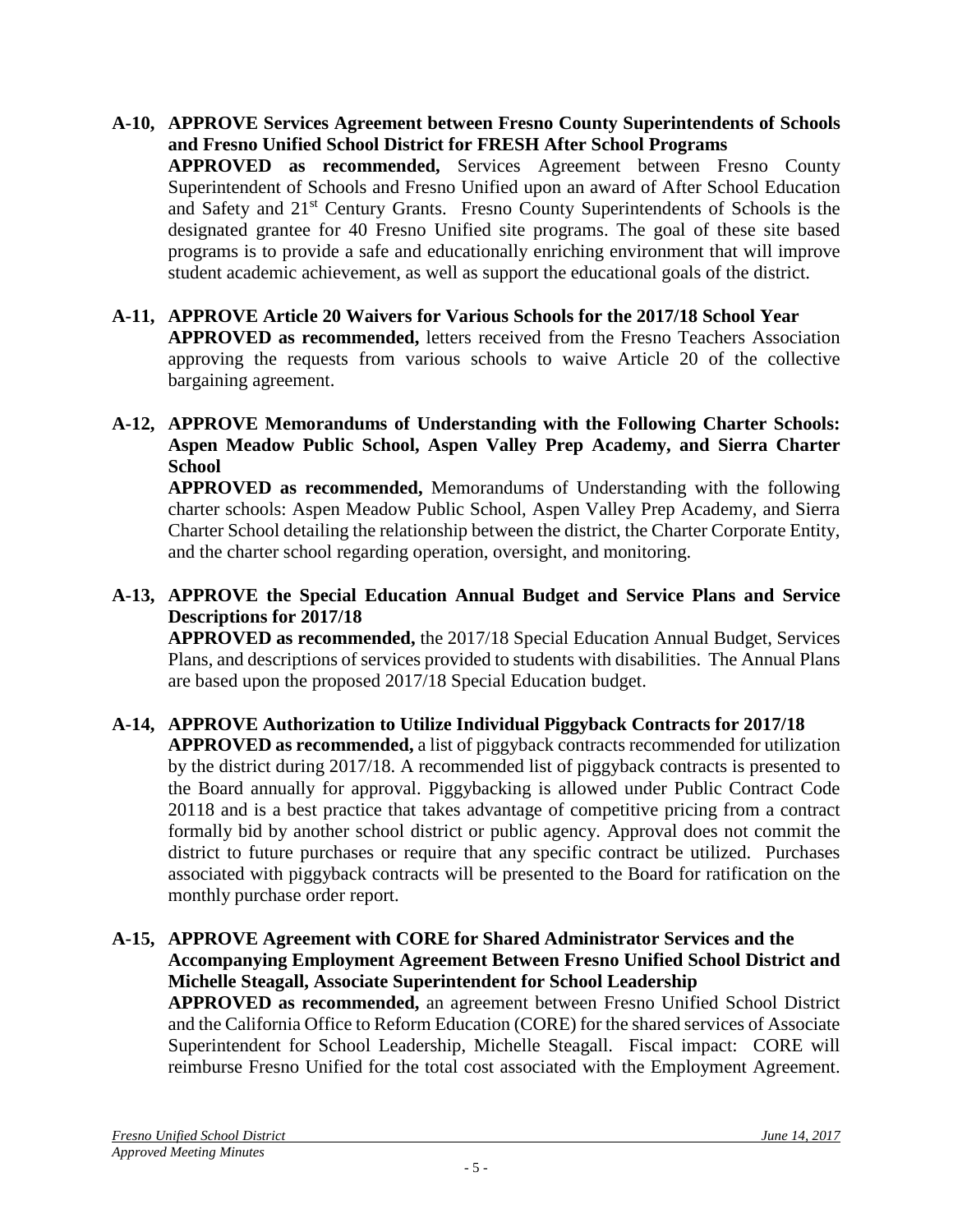As a result, there will be no fiscal impact to the district for either of these agreements which are available in the Board Office for review.

# **Prior to the vote Interim Superintendent Nelson read the following statement:**

Agenda Item A-15 was pulled because a recent amendment to the Brown Act requires that before final action is taken, the District must make an oral report in open session regarding the salary and benefits contained in any employment contract for assistant or associate superintendent and above.

Agenda Item A-15 includes an employment agreement between Fresno Unified and Associate Superintendent Michelle Steagall and as a result, the district is providing this oral summary of the salary and fringe benefits set forth in that agreement with the understanding that CORE is reimbursing Fresno Unified for all of the following costs:

- Annual salary in the amount of \$162,373.88;
- The contribution to health and welfare benefits at \$17,789;
- Paid Vacation  $-20$  days per year;
- Paid Holidays Per the District's Administrative Holiday Schedule.

Again, the district will be reimbursed by CORE for all of the foregoing, including the full amount of the salary and fringe benefits.

Member Davis moved for approval, seconded by Member Mills, which carried a 7-0-0-0 vote. AYES: Board Members: Cazares, Davis, De La Cerda, Johnson, Jonasson Rosas, Mills, and President Ashjian.

# **A-16, APPROVE Rejecting all Bids for Request for Proposals E20001 and E20002, Wide Area Network Services**

**APPROVED as recommended,** that all proposals submitted in response to Request for Proposal (RFP) E20001 and RFP E20002, for the purchase of Wide Area Network services be rejected. Notifications were sent to 17 vendors and the district received four responses. Proposals were opened on February 3, 2017. The district anticipates pursuing procurement in the coming months through a substantially modified process, such as a price-based competitive bid approach. Rebidding the project is not expected to result in a delay of final project completion.

# **A-17, APPROVE Rejecting all Bids for Request for Proposals E20004, Configuration Support for Next Generation Firewall**

**APPROVED as recommended,** that all proposals submitted in response to Request for Proposal (RFP) E20004, for the purchase of Configuration Support for Next Generation Firewall be rejected. Notifications were sent to 14 vendors and the district received four responses. Proposals were opened on February 3, 2017. The proposals received were either non responsive or did not provide the district adequate value based on the requested scope of work. Information Technology addressed this necessary work with a small professional services engagement that better addressed the intent and scope of this work.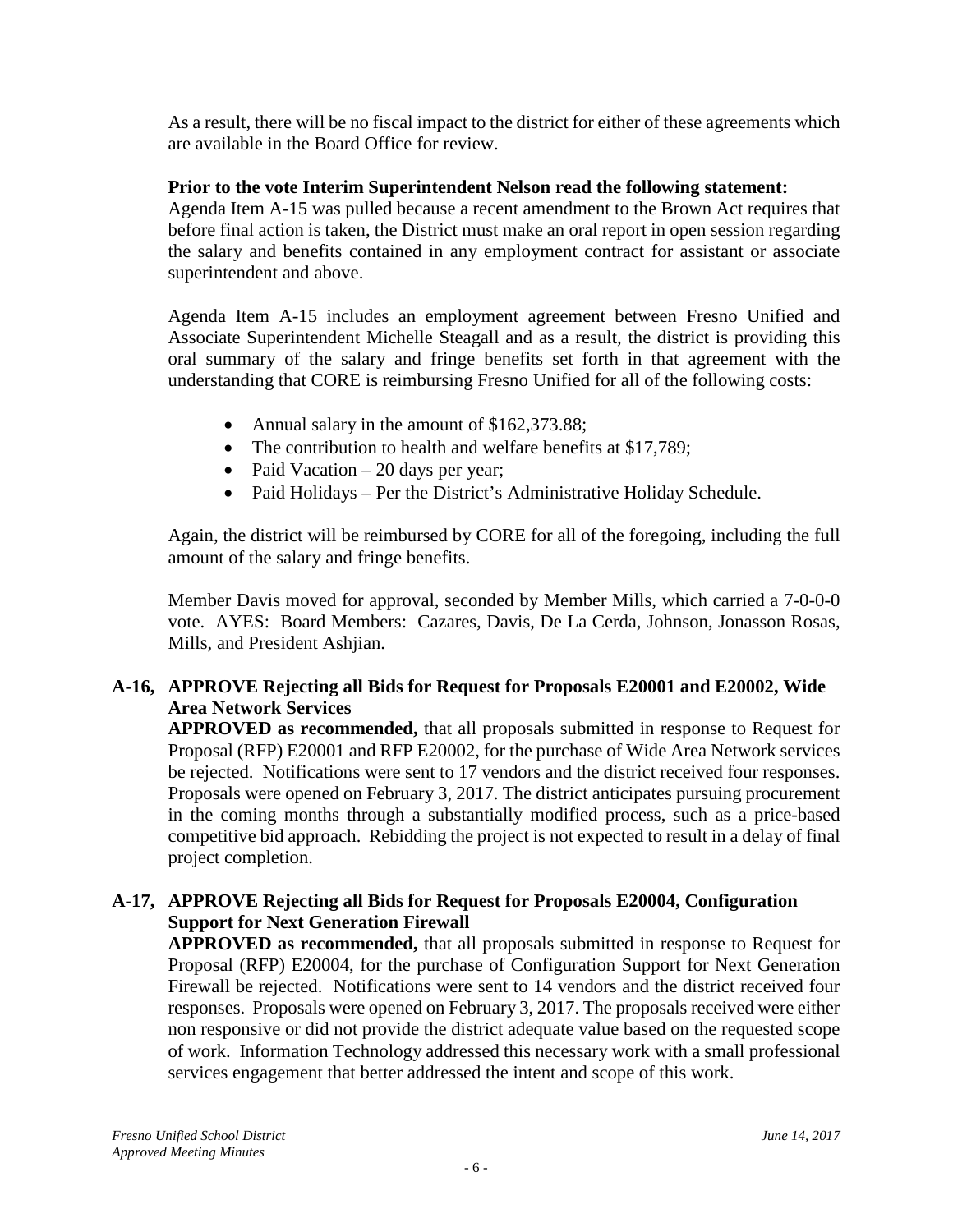For the record, comments/questions were made regarding the need for rejecting the bid, was it a cost savings, did the scope of work change when staff reassessed the project, clarity on the summary of the agenda, . Chief of Technology, Kurt Madden was able to provide clarification. Member Jonasson Rosas moved for approval, seconded by Member De La Cerda, which carried a 7-0-0-0 vote. AYES: Board Members: Cazares, Davis, De La Cerda, Johnson, Jonasson Rosas, Mills, and President Ashjian.

## **A-18, APPROVE Request for Proposal 17-06, Document Capture and Management System**

**APPROVED as recommended,** information on Request for Proposals (RFP) 17-06, to identify a qualified vendor to provide a comprehensive document capture and management system for the district. The RFP was lawfully advertised on September 29, 2016 and October 6, 2016. Notifications were sent to twenty-eight (28) vendors, and the district received five (5) responses. Proposals were evaluated on proposer's ability to meet or exceed the requirements set forth in the RFP.

Based on an extensive review, staff recommends award to the best value respondent:

Appleby & Co. Fresno, California  $$192,309$ 

For the record, comments/questions were made regarding the comparison between the two top bids, and a request to have both proposals in the backup material. Chief of Technology Kurt Madden and Executive Director Paul Rosencrans were able to provide clarification. Member Jonasson Rosas moved for approval, seconded by Member Davis, which carried a 7-0-0-0 vote. AYES: Board Members: Cazares, Davis, De La Cerda, Johnson, Jonasson Rosas, Mills, and President Ashjian.

## **A-19, APPROVE Request for Qualifications 17-33, Student Mentoring Services APPROVED as recommended,** a pool of vendors to provide support of the district's intensive daily mentoring at targeted school sites.

For the record, comments/questions were made regarding clarity on how the RFP process was administered, the metrics that will come out of the contracts, what were the qualifications there were requested, are there any post agreement evaluations, what do we propose to have as results for our children in the future, what happens when a vendor is not measuring up to the agreement, clarity to the vendor so they are aware of the requirements to extend their contract, there needs to be an impact on student achievement, glad that we are reaching out to our local non-profits but would have liked the board to be involved in the process to include other possible non-profits, do we have incentives, what are we doing to reach out to our parents. Executive Director Ambra Dorsey, Executive Director Paul Rosencrans, and Representatives from CenCal Mentoring Academy and Hand-in-Hand were able to provide clarification. Member Cazares moved for approval, seconded by Member Davis, which carried a 7-0-0-0 vote. AYES: Board Members: Cazares, Davis, De La Cerda, Johnson, Jonasson Rosas, Mills, and President Ashjian.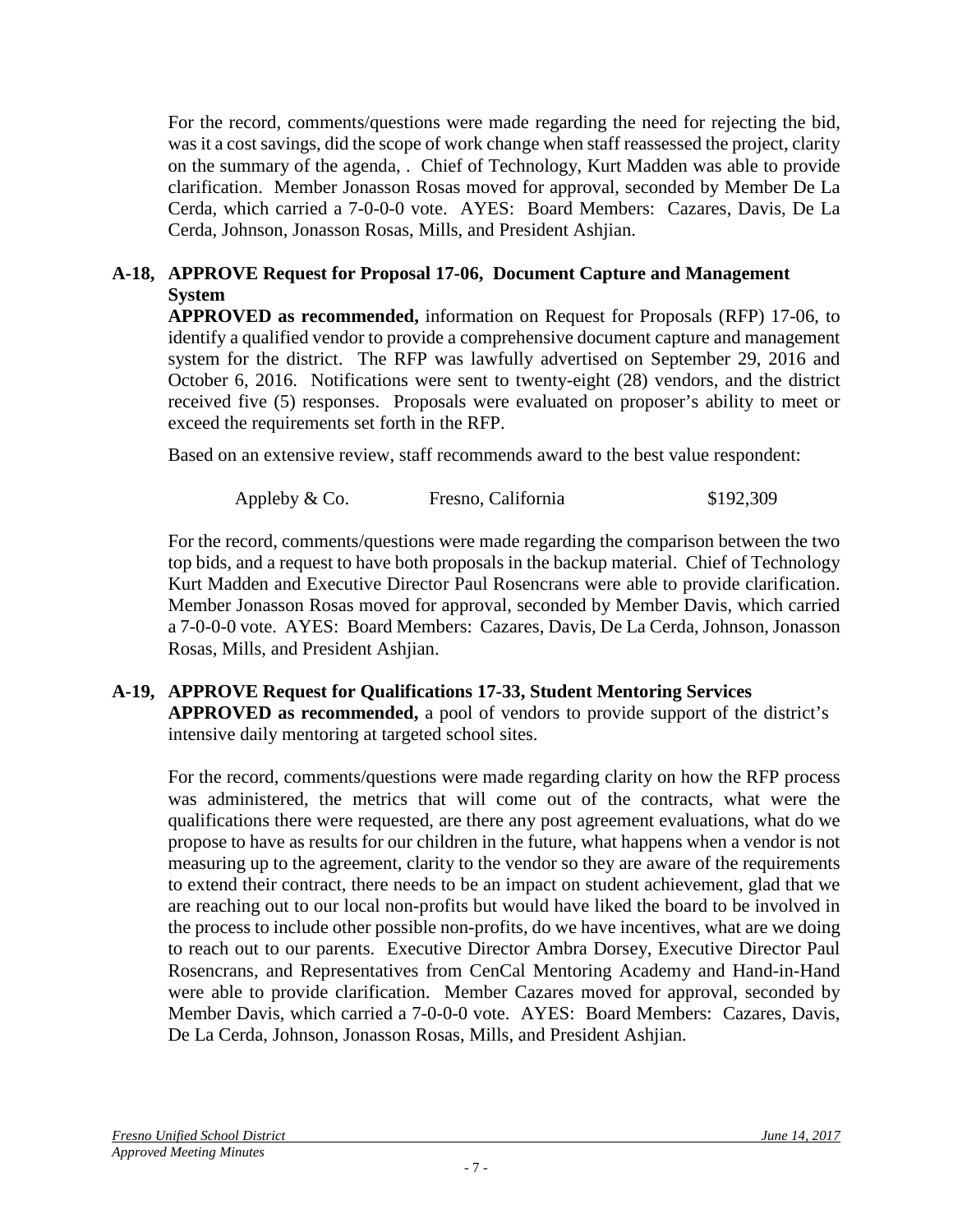#### **A-20, APPROVE Targeted School Site Contracts for Student Mentoring Services APPROVED as recommended,** contracts from the pool of qualified respondents of Requests for Qualifications (RFQ) 17-33, Student Mentoring Services.

For the record, comments/questions were made regarding clarity on incorporating metrics into the contracts and amended the agenda item to reflect a one-year contract with two one-year extensions. Executive Director Ambra Dorsey was able to provide clarification. Member Cazares moved for approval with change to the contracts, seconded by Member De La Cerda, which carried a 7-0-0-0 vote. AYES: Board Members: Cazares, Davis, De La Cerda, Johnson, Jonasson Rosas, Mills, and President Ashjian.

# **A-21, APPROVE Award of Bid 17-26 A-D, Installation of Exterior Lighting Upgrade at Various Campuses**

**APPROVED as recommended,** Bid 17-26, consisting of four bid sections, for installation of district supplied poles, pole lights, wall packs, soffits, flood lights, and bullhorns to improve safety at 20 elementary schools by upgrading exterior lighting.

Staff recommends award to the lowest responsive, responsible bidder:

| <b>Total Award</b> |                          |                                   | \$321,181 |
|--------------------|--------------------------|-----------------------------------|-----------|
|                    | Lane, Lowell, Winchell   |                                   |           |
| Section D          | Aynesworth, Easterby,    | Fluoresco Services LLC Fresno, CA | \$84,099  |
|                    | Heaton, Homan, Wolters   |                                   |           |
| Section C          | Figarden, Gibson,        | Fluoresco Services LLC Fresno, CA | \$56,923  |
|                    | Kirk, Lincoln, Sunset    |                                   |           |
| Section B          | Columbia, Jackson,       | Fluoresco Services LLC Fresno, CA | \$41,194  |
|                    | Rowell, Wishon           |                                   |           |
| Section A          | Addicott, Ericson, Muir, | Fluoresco Services LLC Fresno, CA | \$138,965 |

## **A-22, APPROVE Rejecting Bid 17-27, Edison and Roosevelt High Schools Tennis Courts Improvements**

**APPROVED as recommended,** to reject Bid 17-27, to construct new tennis courts at Edison and Roosevelt High Schools. The project was to replace existing deteriorated asphalt tennis courts with new post-tensioned concrete courts, for increased longevity and playability, and reduced maintenance. Site accessibility improvements were also included. Staff recommended rejecting the one bid received, which significantly exceeds the estimated construction cost. Potential bidders were contacted and reported not bidding primarily due to competing projects in the market. The project will be rebid at a later date in a more competitive bidding environment.

# **Prior to the vote Board President Ashjian made the following statement:**

"Davis Moreno Construction is the vendor identified in Agenda Item A-22. I have been a subcontractor for Davis Moreno on construction projects not involving Fresno Unified and therefore, I have a conflict as a result of my indirect financial interest in the bids this vendor submits to Fresno Unified School District. However, because I began providing services to Davis Moreno Construction more than five years prior to my election to this Board, my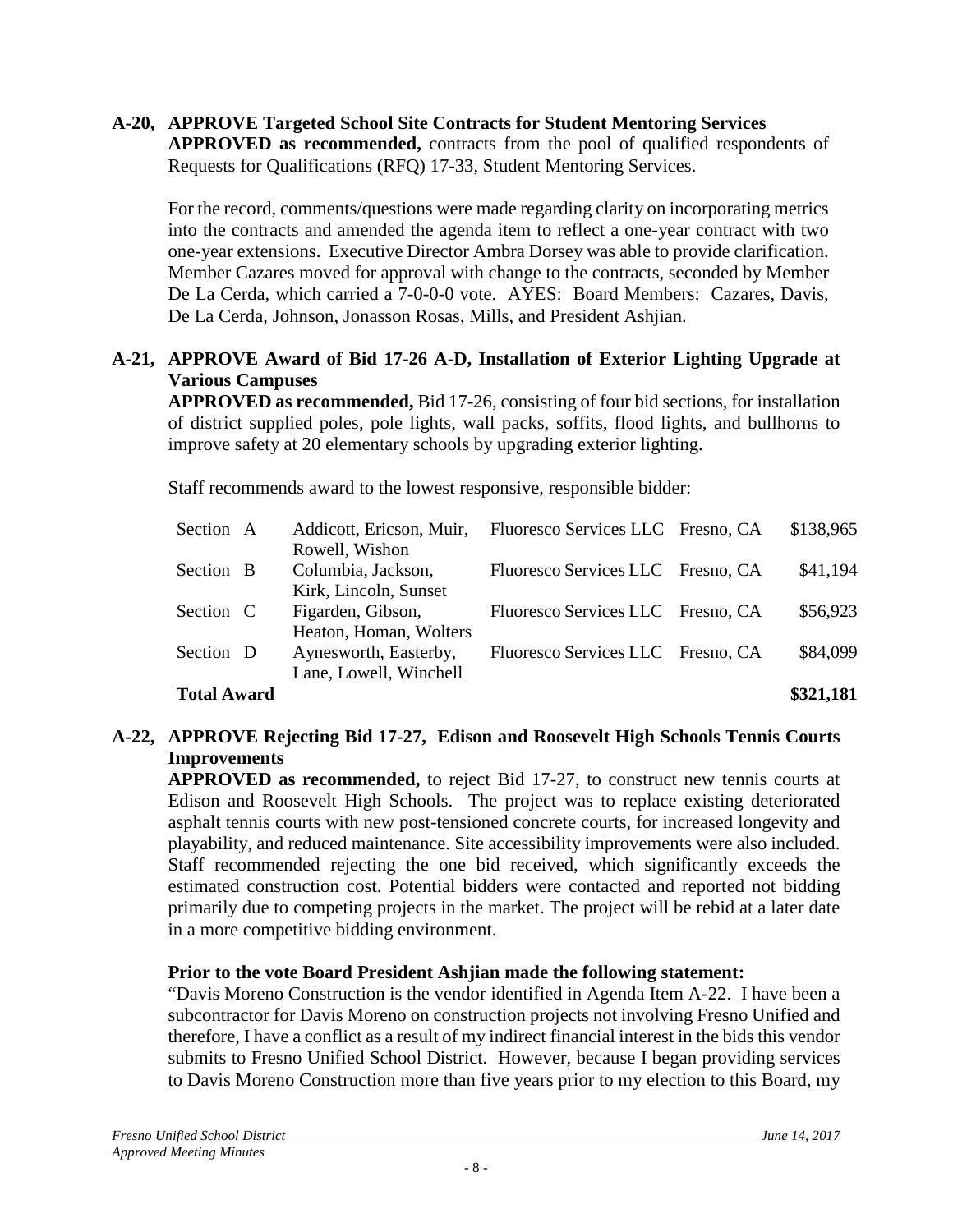conflict is remote and therefore, I am abstaining from this vote pursuant to Board Bylaw 9270."

For the record, comments/questions were made regarding clarity on the competitive cost of the project, when will this item come back to the board, and would it cut costs if we tried to combine projects. Chief Operations Officer Karin Temple was able to provide clarification. Member De La Cerda moved for approval, seconded by Member Mills, which carried a 5-0-1-1 vote. AYES: Board Members: Davis, De La Cerda, Johnson, Jonasson Rosas, and Mills. ABSENTION: President Ashjian. ABSENT: Board Member Cazares.

## **A-23, APPROVE Award of Bid 17-32, Expansion of Compressed Natural Gas (CNG) Fueling Facility Row 3**

**APPROVED as recommended,** Bid 17-32, to add a row of 10 slow-fill CNG dispensers to the Transportation Department facility at the Brawley Service Center. This project will increase the number of slow-fill dispensers to 40, to accommodate a total of 77 CNG school bus fuel stations. On September 23, 2015, the Board ratified the grant application to the California Energy Commission authorizing the acceptance of grant funds for this project and the execution of the grant agreements.

Staff recommends award to the lowest responsive, responsible bidder:

Revolution CNG, Inc. (Paso Robles, California) \$482,941

# **A-24, APPROVE Award of Bid 17-34, Fresh Juice and Dairy Products**

**APPROVED as recommended,** Bid 17-34, to establish firm pricing for juice and dairy products including 100% fruit juice, 1% low-fat milk and fat free chocolate milk served in the National School Lunch Program and National Breakfast Program. The bid is for a oneyear term price agreement with the option to extend for two additional one-year periods.

Staff recommends award to the lowest responsive, responsible bidder.

Producers Dairy Foods, Inc. (Fresno, California) \$4,235,529

#### **A-25, APPROVE Award of Bid 17-38A and B, Ahwahnee Middle School and Duncan High School Existing Lockers Demolition and Installation of New Lockers APPROVED as recommended,** Bid 17-38 sections A and B, for installation of new lockers at Ahwahnee Middle School and Duncan High School. The project will replace existing deteriorated lockers in the men's and women's locker rooms.

Staff recommends award to the lowest responsive, responsible bidders:

| Section A        |                        | Viking Enterprises (Fresno, California) \$40,750 |  |
|------------------|------------------------|--------------------------------------------------|--|
| <b>Section B</b> | <b>RF</b> Construction | (Fresno, California) \$24,960                    |  |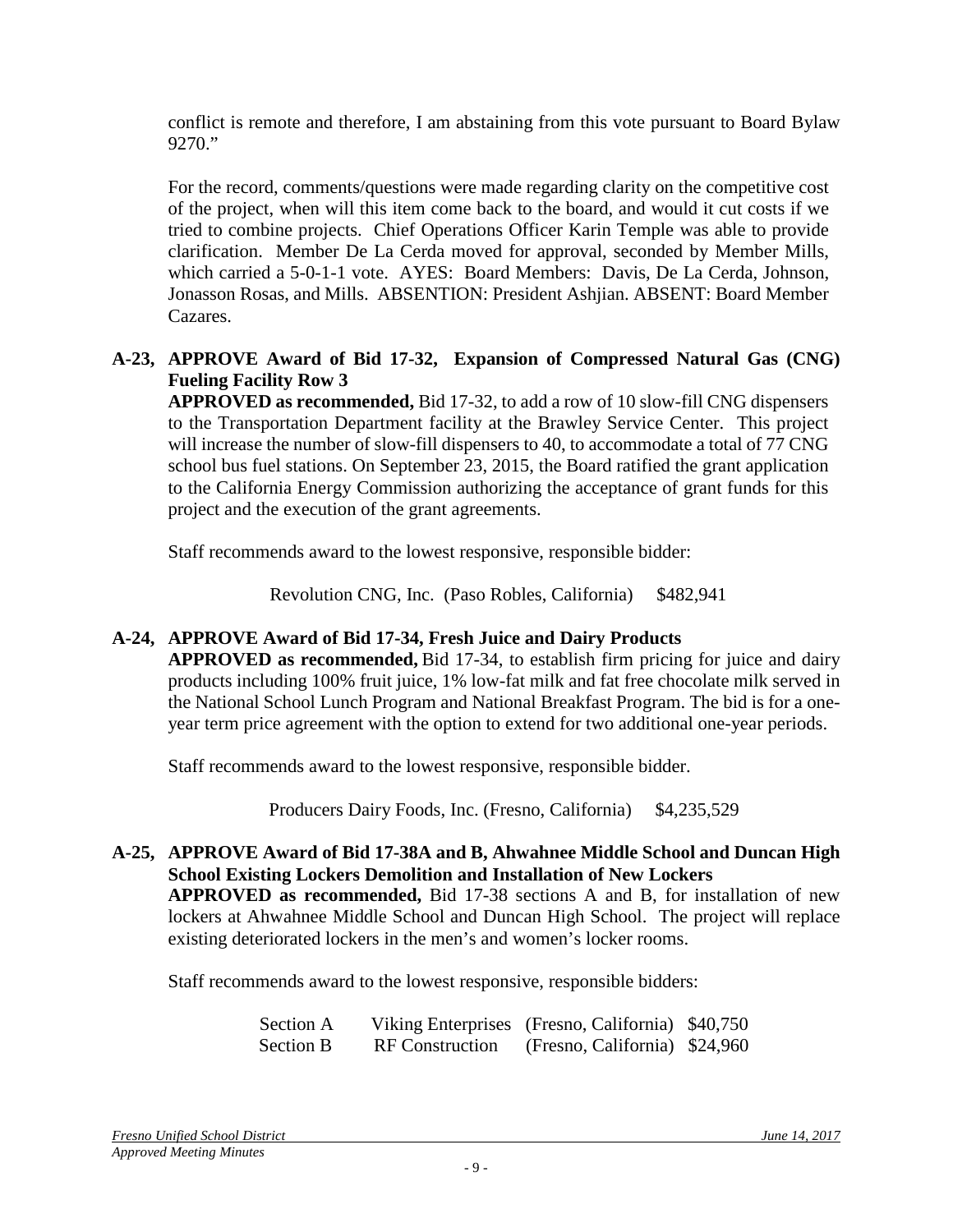**A-26, APPROVE Award of Bid 17-39, 2017 Summer Portable Relocation and Infrastructure APPROVED as recommended,** Bid 17-39, for relocation of two portable classrooms to Roeding Elementary School and two portable classrooms to Storey Elementary School, and construction of infrastructure including concrete pads with ramps and utility hookups. The portable classrooms are needed to accommodate additional teaching staff based on projected increased enrollment.

Staff recommends award to the lowest responsive, responsible bidder:

Davis Moreno Construction, Inc. (Fresno, California) \$739,000

## **Prior to the vote Board President Ashjian made the following statement:**

"Davis Moreno Construction is the vendor identified in Agenda Item A-26. I have been a subcontractor for Davis Moreno on construction projects not involving Fresno Unified and therefore, I have a conflict as a result of my indirect financial interest in the bids this vendor submits to Fresno Unified School District. However, because I began providing services to Davis Moreno Construction more than five years prior to my election to this Board, my conflict is remote and therefore, I am abstaining from this vote pursuant to Board Bylaw 9270."

For the record, comments/questions were made regarding clarity on the cost of moving portables and why the increase. Chief Operations Officer Karin Temple was able to provide clarification. Member Davis moved for approval, seconded by Member Mills, which carried a 5-0-1-1 vote. AYES: Board Members: Davis, De La Cerda, Johnson, Jonasson Rosas, and Mills. ABSENTION: President Ashjian. ABSENT: Board Member Cazares.

# **A-27, APPROVE Award of Bid 17-42, Adult Transition Program Portable Classroom Relocation**

**APPROVED as recommended,** Bid 17-42, for relocation of two portable classrooms to the Adult Transition Program campus, and construction of infrastructure including concrete pads with ramps and utility hook-ups. In addition, the project includes adding sinks and teaching wall casework to two existing classrooms. The portable classrooms are needed to accommodate enrollment changes and to best serve student needs.

Staff recommends award to the lowest responsive, responsible bidder:

D.H. Williams Construction, Inc. (Fresno, California) \$497,800

## **A-28, APPROVE Agreement with Fresno Police Department for School Resource Chaplaincy Program in Elementary Schools**

**APPROVED as recommended,** a five-year agreement with the Fresno Police Department for the Resilience in Student Education (RISE) partnership between the Fresno Police Chaplaincy and Fresno Unified. RISE addresses the interpersonal and intrapersonal development of students beginning in first grade. The program currently serves 24 district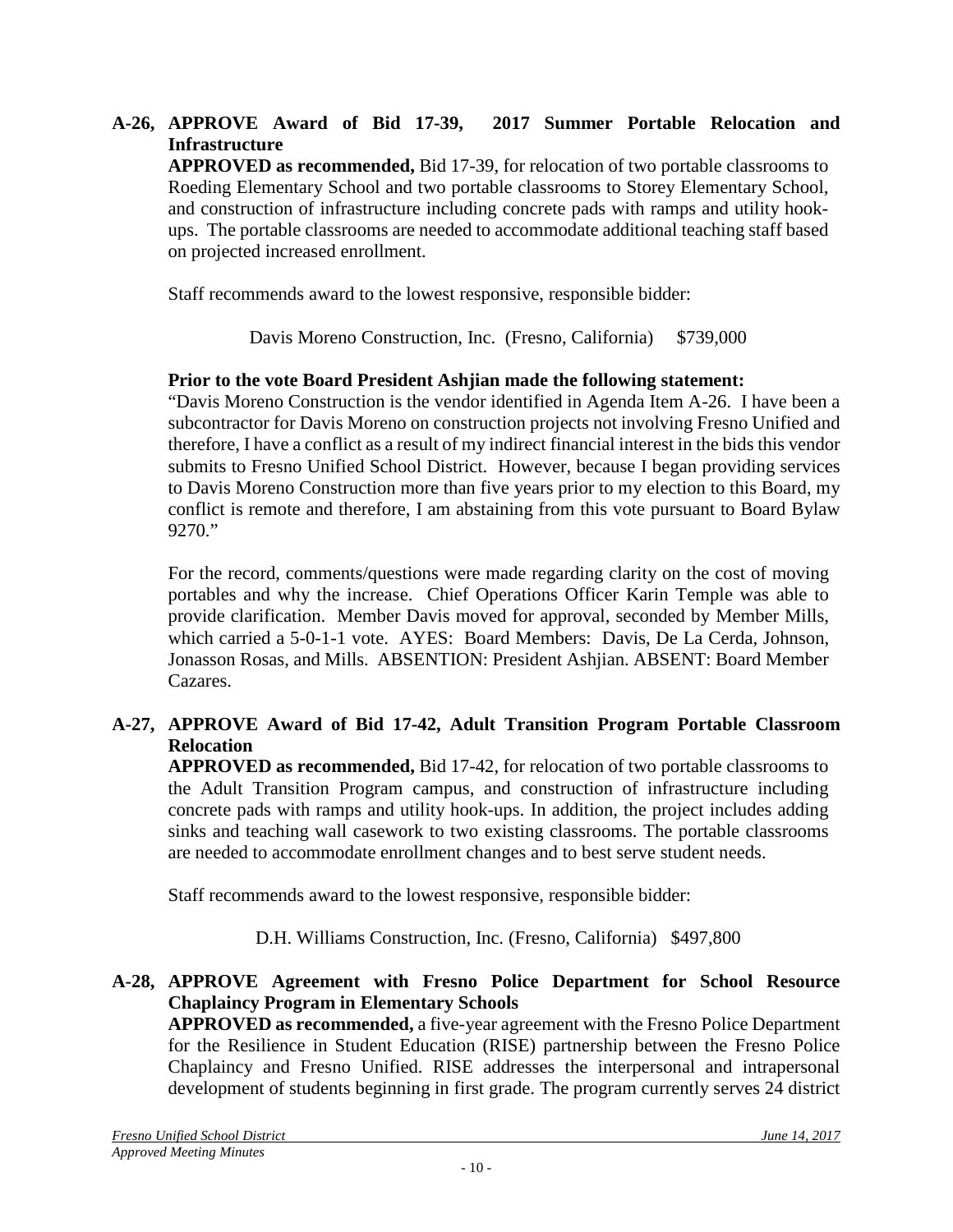elementary schools approximately five hours weekly, with the objective that all elementary schools eventually have a Chaplain assigned. The cost is \$500 per semester per school served, not to exceed \$65,000 per year total.

- **A-29, APPROVE the 2017/18 Annual Membership Dues with the California School Boards Association/Education Legal Alliance, the Council of the Great City Schools, and the National School Boards Association Council of Urban Boards of Education APPROVED as recommended,** the 2017/18 annual membership dues with the California School Boards Association/Education Legal Alliance, the Council of the Great City Schools, and the National School Boards Association Council of Urban Boards of Education.
- **A-30, DENY Claim #17-0517-0171 DENIED as recommended,** a Claim for Damages by a Minor, case #17-0517-0171.
- **A-31, DENY Claim #17-0525-0188 DENIED as recommended,** a Claim for Damages by a Minor, case #17-0525-0188.
- **A-32, RATIFY Fresno City College Partnership Grant Application and Award for the Fund for Student Success: Middle College High School for Design Science Early College High School**

**RATIFIED as recommended,** a Fresno City College partnership grant application and award from the California Community College Chancellor's Office for the Fund for Student Success – Middle College High School (MCHS) program to expand support services to Design Science Early College High School students.

For the record, comments/questions were made thanking State Center and staff for working together in making this project a realization. Member De La Cerda moved for approval, seconded by Member Jonasson Rosas, which carried a 7-0-0-0 vote. AYES: Board Members: Cazares, Davis, De La Cerda, Johnson, Jonasson Rosas, Mills, and President Ashjian.

# **A-33, RATIFY Master Contract with Eagle Ranch Academy and Fresno Unified School District for Non-public School and Residential Placement**

**RATIFIED as recommended,** a Master Contract with Eagle Ranch Academy for a student requiring non-public, nonsectarian school/agency services in the amount of \$54,000. The vendor will provide residential services to meet the mental health needs for student identified in their Individualized Education Program. The term of the Master Contract commenced on March 22, 2017 and will end on June 30, 2017.

For the record, comments/questions were made questioning the timing of the Board receiving the contract late, clarity that we are placing students in facilities prior to having a contract, a request to have a board communication if ratifying a contract, clarity on the IEP process and how that drives a need for a potential contract. Assistant Superintendent Brian Beck was able to provide clarification. Member Mills moved for approval, seconded by Member De La Cerda, which carried a 7-0-0-0 vote. AYES: Board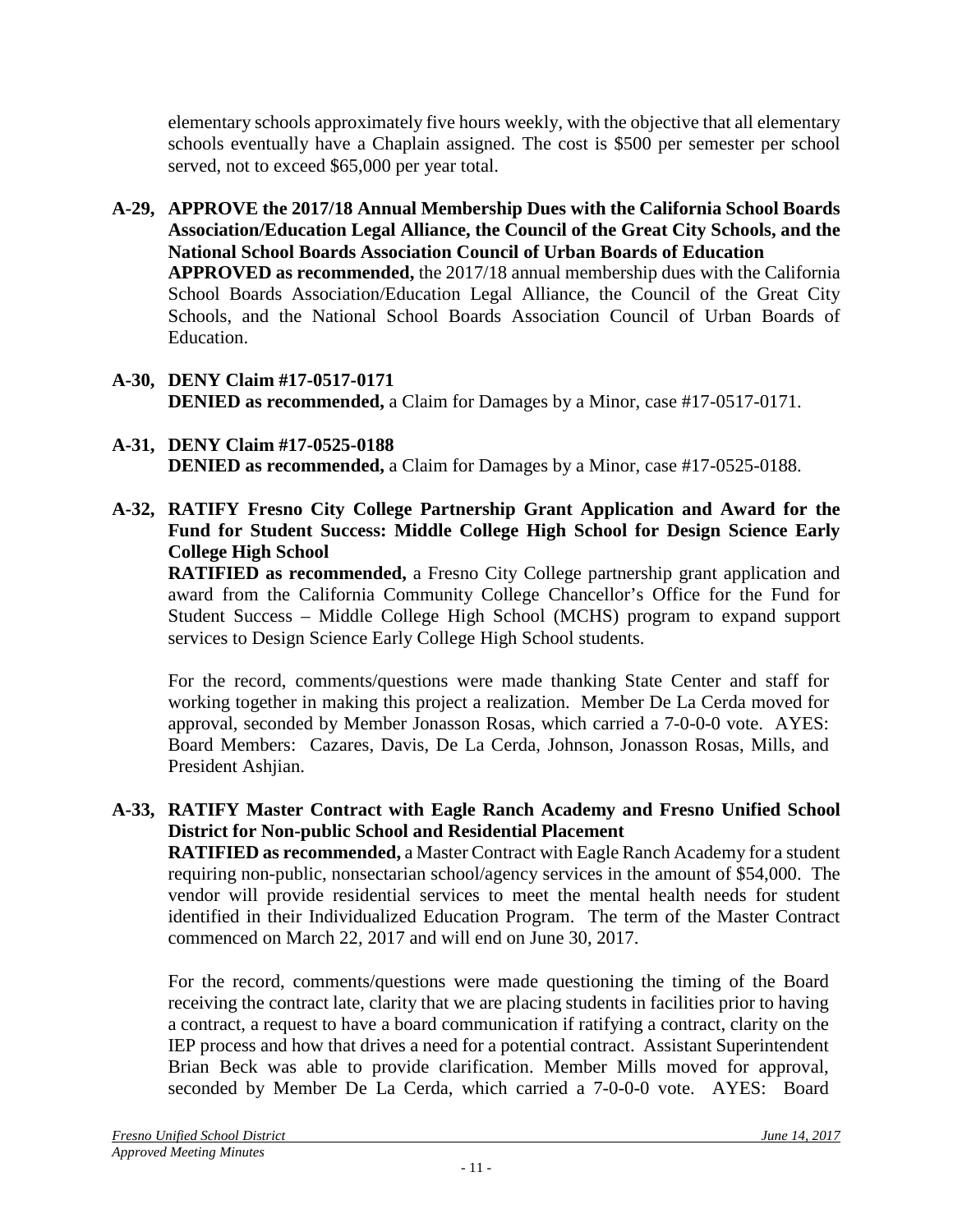Members: Cazares, Davis, De La Cerda, Johnson, Jonasson Rosas, Mills, and President Ashjian.

# **A-34, RATIFY Independent Contractor Services Agreement with California State University, Fresno Foundation**

**RATIFIED as recommended,** an Independent Contractor Services Agreement with California State University, Fresno Foundation. The agreement is for \$10,000. Fresno State faculty will perform qualitative research regarding the Personalized Learning Initiative. Fresno State is part of a research collaborative effort working with Fresno Unified, Microsoft and Houghton Mifflin Harcourt (HMH) to explore what is working and where improvements can be made to the Personalized Learning Initiative.

## **A-35, RATIFY Change Order and Filing of Notice of Completion for the Project Listed Below**

**RATIFIED as recommended,** a Change Order and the Notice of Completion for the following project, which has been completed according to plans and specifications:

Bid 17-09 A-D, Playground Installation at four Elementary Schools (Calwa, Centennial, Ewing, and Wilson Elementary Schools)

Change Order 1. This change order includes, but may not be limited to: extend contract duration due to relocation of playground footprint and concrete curb to allow for future construction; and credit for wood chips and removal of ramps.

| Original contract amount:                  | S   | 130,375 |
|--------------------------------------------|-----|---------|
| Change order(s) previously ratified:       | \$  |         |
| Change order 1 presented for ratification: | \$. | 5,280   |
| New contract amount:                       |     | 135,655 |

# **A-36, RATIFY Purchase Orders from April 1, 2017 through April 30, 2017**

**RATIFIED as recommended,** purchase orders issued from April 1, 2017, through April 30, 2017. Purchase orders for \$10,000 or more are presented first, followed by purchase orders for less than \$10,000. A list of purchase orders issued for Associated Student Body (ASB) accounts is also provided. .

### **Prior to the vote Board Member Jonasson Rosas made the following statement:**

"Fresno EOC is the vendor for purchase order numbers 457691 and 457402 as stated in item A-36. I am employed by Fresno EOC, which is a nonprofit corporation. I did not participate in making these contracts. Because of my employment with Fresno EOC, I have a remote financial interest in these contracts and, therefore, I am abstaining from this vote pursuant to Board Bylaw 9270."

For the record, there were no comments/questions. Member Davis moved for approval, seconded by Member De La Cerda, which carried a 6-0-1-0 vote. AYES: Board Members: Cazares, Davis, De La Cerda, Johnson, and Mills. ABSENTION: Board Member Jonasson Rosas.

### **END OF CONSENT AGENDA**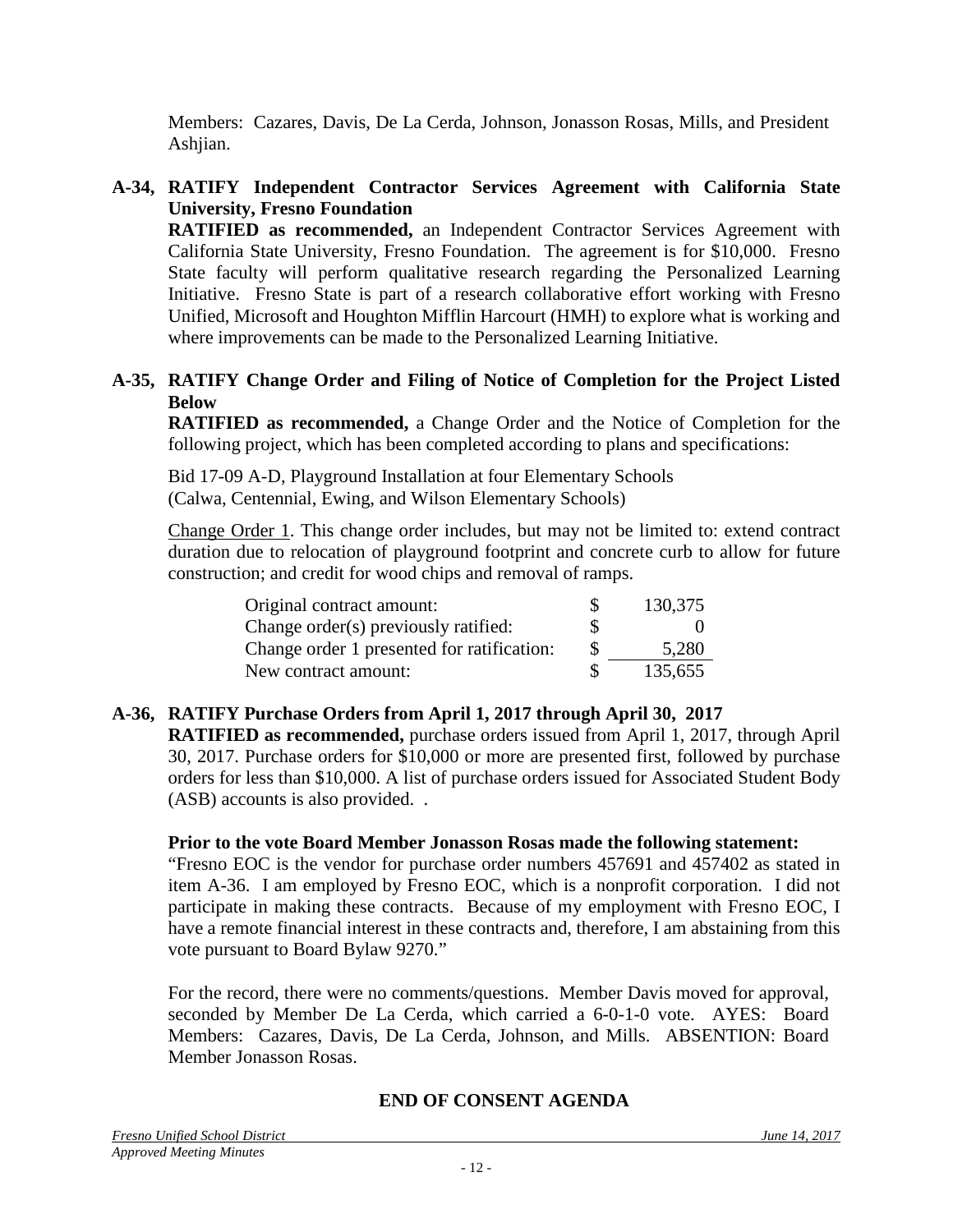# **UNSCHEDULED ORAL COMMUNICATIONS**

**Jake Soberal** – Provided an update to the Board regarding the work being done with Bitwise Industries and Geekwise Academy with Fresno Unified. Teaching code to student's at all different levels.

**Andy Fabela** – Had questions regarding recreational swim at Fresno Unified high schools and transportation for students when taking summer school.

**Carolyn C. Drake** – Spoke about racial slurs that were spoken at Bullard High School Grad Night and how the Principal handled the situation.

**Diana Branco** – Spoke about a request to get a cost-of-living increase for individuals in the transportation department.

**Stevan Fabela** – Spoke about the transportation department and their wages. There is a need for a cost-of-living increase.

# **B. CONFERENCE/DISCUSSION AGENDA**

## **Agenda Item B-37, Discuss and Adopt Fresno Unified School District's 2017/18 Local Control and Accountability Plan.**

The Local Control and Accountability Plan (LCAP) is a requirement resulting from the State's Local Control Funding Formula (LCFF). School districts across the State receive LCFF funds for every student, with additional funds going to districts with high unduplicated counts of students living in poverty, English learners, and foster youth. Fresno Unified School District is required to adopt a Local Control and Accountability Plan at the same time as the adoption of the district budget.

Presentation by Deputy Superintendent/CFO, Ruth F. Quinto and staff

An opportunity was provided to hear questions/concerns from members of the Board and staff was available to respond.

### **The following individuals spoke to Agenda Item B-37 - Fresno Unified School District's 2017/18 Local Control and Accountability Plan:**

**Andy Fabela** – spoke about transportation and tutoring. Hopes that LCAP money can be used to help those two programs.

**Luis Ojeda** – Thanked the district and Tammy Townsend for their partnership with Californians for Justice. Asked that the district considered expanding staff so the relationship between the district and community partners can be more productive. Appreciated the increase in the student voice and would like to see more done with restorative justice.

**Simara Vongthonddy, Fresno Interdenominational Refugee Ministries (FIRM)** – stated to the board that the LCAP still has areas to improve. There are still CDE requirements that are not being met. Would like to work with the district to resolve issues.

**Kevin Vang, Fresno Interdenominational Refugee Ministries (FIRM)** – stated that the LCAP is using the same language as last year and that it still does not met the needs of our most needy students. The LCAP does not met all the requirements, and should not be approved. There is still time to meet and fix the issues.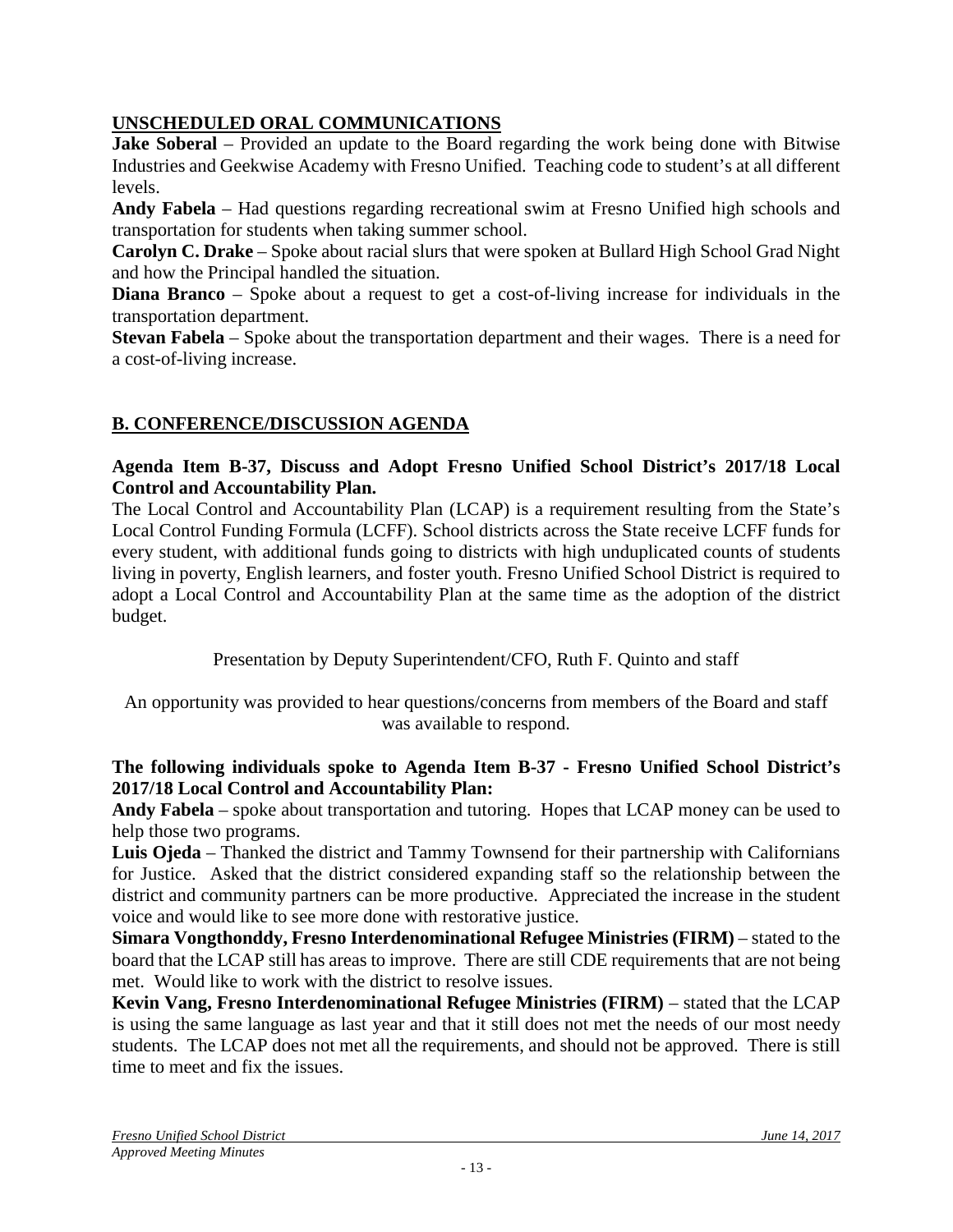**Eric Payne** – Thanked the Board of Trustees for taking a strategic focus and addressing the needs of those students that are disproportionately impacted more specifically those students in Goal 2 and thanked Interim Superintendent Nelson, Tammy Townsend and Kim Mecum for their partnership and work.

For the record, comments/questions were made thanking Tammy Townsend and staff for all of their hard work in completing the LCAP, why can't the Art Collaborative be pulled and voted on separately, the district's percentage of student's living in poverty, and clarity that everyone is being represented in the LCAP. Deputy Superintendent/CFO Quinto, and Executive Officer Tammy Townsend were available to answer questions and provide clarification. Member Davis moved for approval, seconded by Member De La Cerda, which carried a 7-0-0-0 vote. AYES: Board Members Cazares, Davis, De La Cerda, Johnson, Jonasson Rosas, Mills and President Ashjian.

## **Agenda Item B-38, Discuss and Adopt Fresno Unified School District's 2017/18 Proposed Budget and Education Protection Account.**

The Proposed Budget includes the multi-year projected budget for the Unrestricted General Fund. The agenda item will also describe factors addressed in the 2017/18 Proposed Budget, and issues affecting the multi-year projections for 2018/19 and 2019/20.

Presentation by Deputy Superintendent/CFO, Ruth F. Quinto

An opportunity was provided to hear questions/concerns from members of the Board and staff was available to respond.

# **The following individuals spoke to Agenda Item B-38 - Fresno Unified School District's 2017/18 Proposed Budget and Education Protection Account:**

**Andy Fabela –** Spoke about the FTA impasse, teachers not provided adequate funds for supplies in the classroom and better salaries for staff.

For the record, comments/questions were made regarding clarity on the 10% pay cut that speakers kept mentioning, when would we receive the one-time funds, in the current budget have we allocated the one-time funds, since we have not allocated a suggestion was made to put the funds into the deferred maintenance fund, confirmation on the cheer mats, confirmation that when we assess a school we assess all schools, why do we need an Executive Director for the African American initiative, with the change in legislation is the matching for STRS in this budget, with the African American initiative will there be outreach to the parents and will there be incentives, we will be able to allocate our Trustee Area Liaison money to other line items for school sites, computers for out SAB representatives, explanation of the new categorical budgets that are being proposed, are there dollars amounts tied to these categorical budgets, when would discussions take place regarding these proposed budgets, the need to remain cautious and fiscally prudent, a statement that Trustee Area Liaisons are not necessary and don't help student achievement, clarity of what is meant by Employee Support, staff was thanked for all their hard work in putting the budget together and presenting to the board, the three-year forecast and the districts reserves, where does it say that we are looking at a downturn, and affirmation that there is a little of something for everyone in this budget. Deputy Superintendent/CFO Quinto, and Chief Academic Officer Kim Mecum were available to answer questions and provide clarification. Member Jonasson Rosas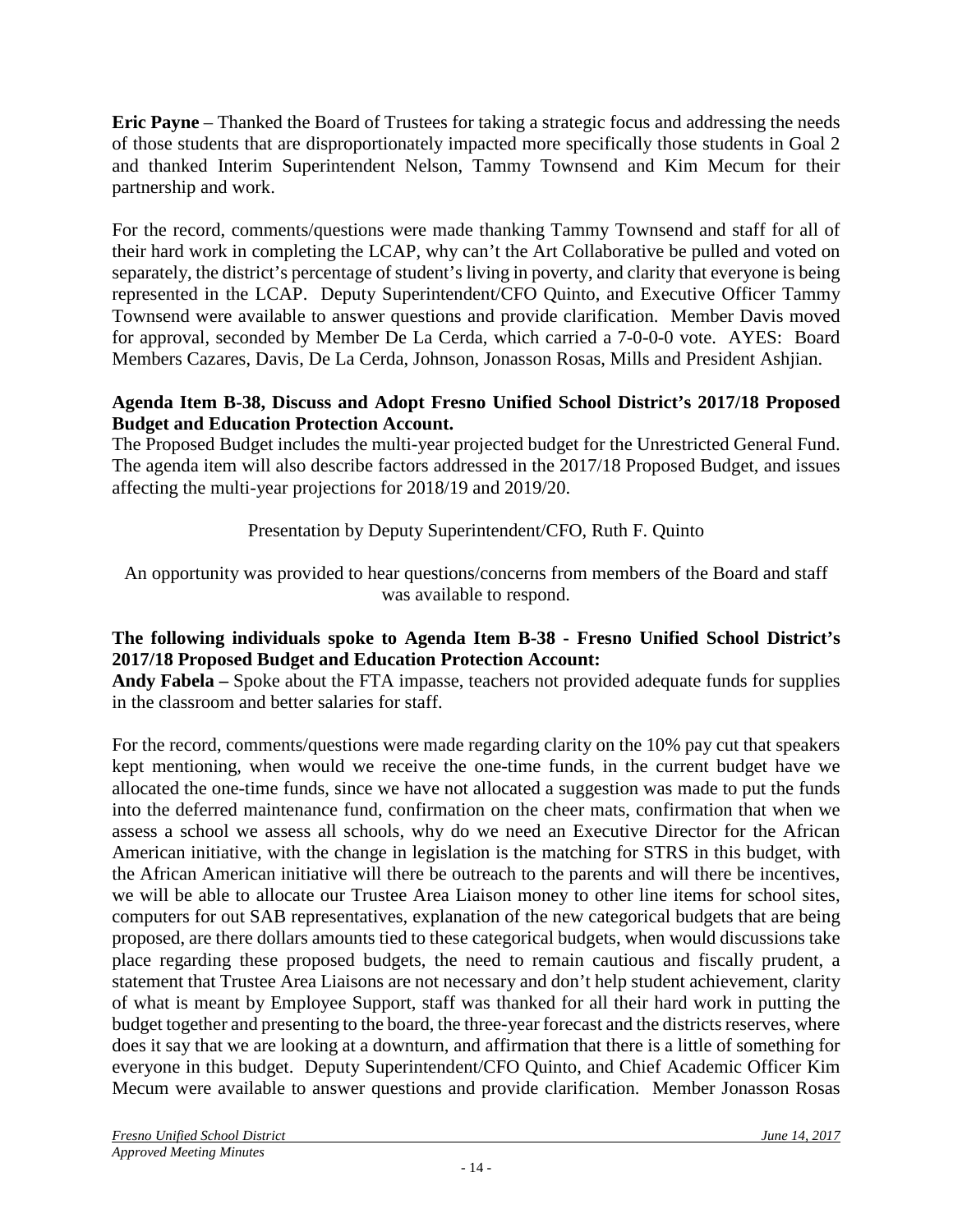moved for approval, seconded by Member De La Cerda, which carried a 7-0-0-0 vote. AYES: Board Members Cazares, Davis, De La Cerda, Johnson, Jonasson Rosas, Mills and President Ashjian.

# **Agenda Item B-39, Discuss and Approve Annual Agreements for the 2017/18 School Year.**

Included in the Board binders is a matrix detailing agreements to provide services to Fresno Unified School District. These agreements include the following categories:

- Campus Safety
- Leadership Development
- Opportunities to promote arts, activities and athletics
- Targeted Assistance:
	- o Student Achievement Outcomes
	- o Social Emotional Supports
- Teacher Development
- Technology

# Presentation by Executive Officer Tammy Townsend

An opportunity was provided to hear questions/concerns from members of the Board and staff was available to respond.

For the record, comments/questions were made regarding the need for the contract with the Lustig Group, contracts with the media, data collecting from our audience to ensure media contracts are cost effective, contract with AMPCO Systems, have we considered moving, is the contract with Fresno Pacific University for On-Site Counseling for every school, and what is Staff Rehab. Executive Officer Tammy Townsend and Staff was available to answer questions and provide clarification.

# **Prior to the vote Board Member Elizabeth Jonasson Rosas made the following statement:**

"Fresno EOC is the vendor for contract listed in lines 76 and 79 as stated in item B-39. I am employed by Fresno EOC, which is a nonprofit corporation. I did not participate in making these contracts. Because of my employment with Fresno EOC, I have a remote financial interest in these contract and, therefore, I am abstaining from this vote pursuant to Board Bylaw 9270"

Member De La Cerda moved for approval, seconded by Member Davis, which carried a 6-0-1-0 vote. AYES: Board Members Cazares, Davis, De La Cerda, Johnson, Mills and President Ashjian. ABSENTION: Board Member Jonasson Rosas.

## **Agenda Item B-40, Discuss and Approve Proposed Revisions for Board Policies (BP) 1621, (NEW) 3470, 5121, 6159, 6159.3, 6162.5, 6162.51, and 6185.**

Included in the Board binders are proposed revisions to the following seven Board Policies (BP) and one recommended deletion:

- BP 1621 Home-Based School (Deletion)
- (NEW) BP 3470 Debt Issuance and Management
- BP 5121 Examination and Grading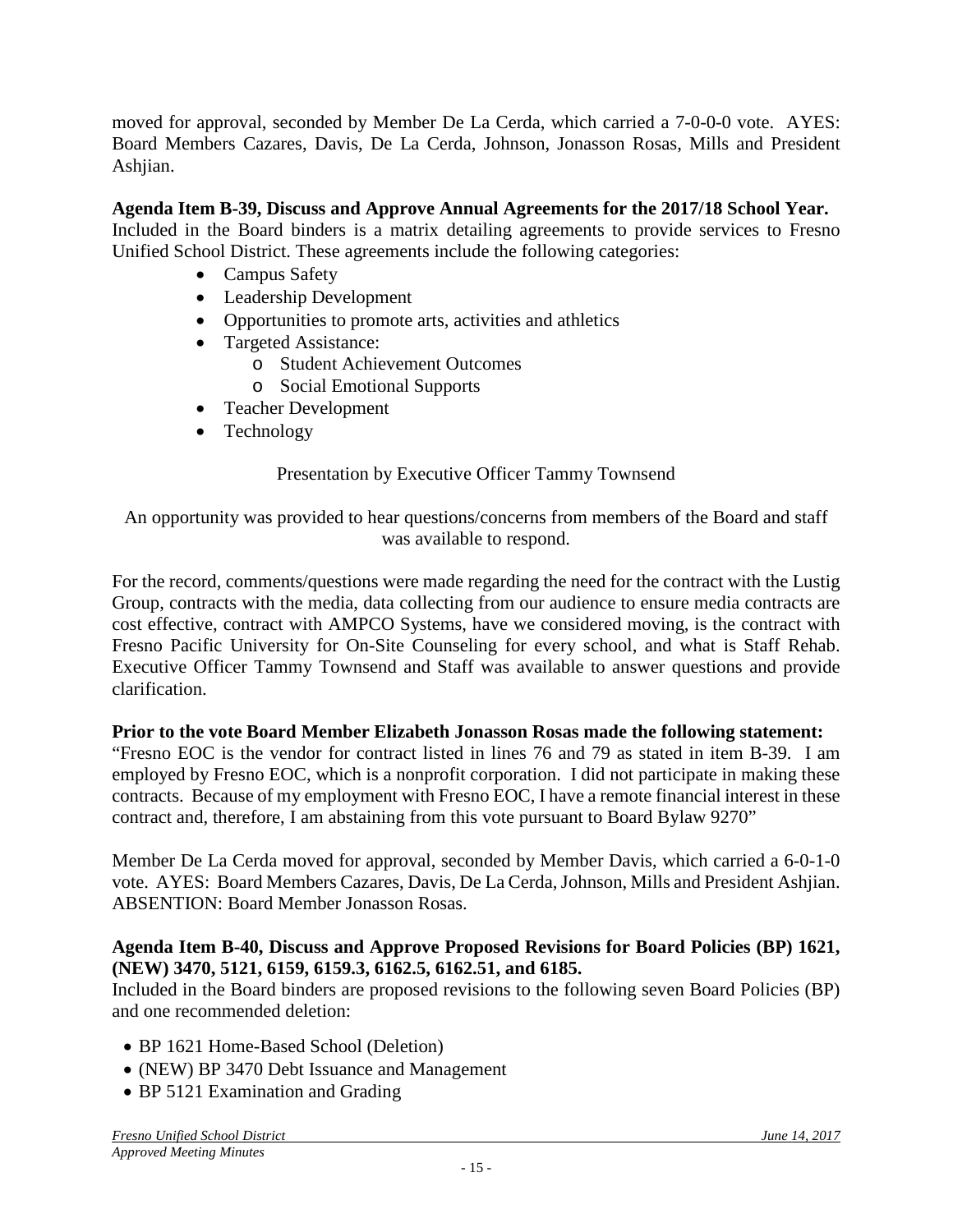- BP 6159 Individualized Education Program
- BP 6159.3 Appointment of Surrogate Parent for Special Education Students
- BP 6162.5 Student Assessment
- BP 6162.51 Standardized Testing and Reporting Program
- BP 6185 Community Day School

These revisions meet the legal mandates recommended by the California School Boards Association (CSBA).

### Presentation by Executive Director Teresa Plascencia and staff

An opportunity was provided to hear questions/concerns from members of the Board and staff was available to respond.

For the record, there were no comments/questions made regarding Agenda Item B-40. Member Cazares moved for approval, seconded by Member Johnson, which carried a 7-0-0-0 vote. AYES: Board Members Cazares, Davis, De La Cerda, Johnson, Jonasson Rosas, Mills and President Ashjian.

### **C. RECEIVE INFORMATION & REPORTS**

### **The board was in receipt of Agenda Item C-41, Deferred Maintenance Five-Year Plan/Assessment.**

A summary of the Deferred Maintenance Five-Year Plan/Assessment for 2017/18 through 2021/22. This is a routine item provided to the Board annually in June. Potential projects are listed in the Five-Year Plan/Assessment based on current evaluation of need including condition, ongoing maintenance, and expected life cycle. Therefore, more projects are included than may actually be implemented, and changing conditions will drive project recommendations. The Plan/Assessment will be updated after thorough analysis of data provided by the recently concluded facility condition assessment evaluations. The data will validate, or inform reprioritization of, project sequencing. Also, priorities may change as building components fail unexpectedly, additional needs are identified, or facility modernization projects are undertaken.

### **BOARD/SUPERINTENDENT COMMUNICATIONS**

**Board Member Johnson** – Mentioned that the Board may want to create an advisory committee for the African America Initiative. Suggested the district look into creating a policy regarding the Confederate flag.

**Board Member Cazares** – Made a suggestion that this portion of the agenda should be placed at the front of the agenda. Thanked staff for allowing her to be part of the graduations. Made mention of Ahwahnee Middle School receiving the Abraham Award from the Islamic Cultural Center of Fresno (ICCF) and thanked Principal Jose Guzman.

**Board Member Davis** – Mentioned the many graduations that were attended by herself, Member Mills and Member De La Cerda.